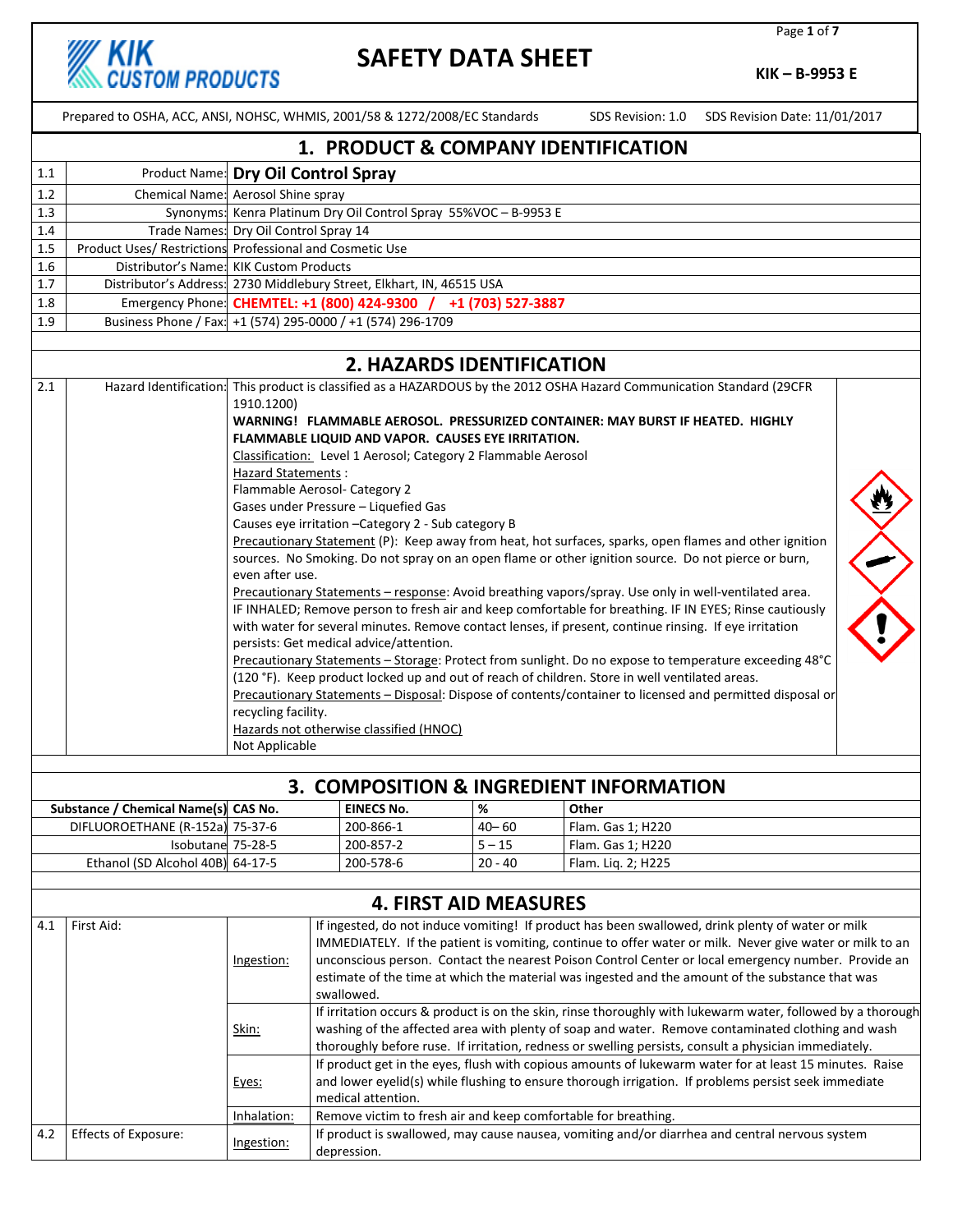Page **2** of **7**

## **SAFETY DATA SHEET**

**KIK**<br>*CUSTOM PRODUCTS* 

**KIK – B-9953 E**

|     |                                                                                                                           |                                                                                                                                                                                              | Prepared to OSHA, ACC, ANSI, NOHSC, WHMIS, 2001/58 & 1272/2008/EC Standards                                                                                                                     |                         |                             | SDS Revision: 1.0 SDS Revision Date: 11/01/2017 |
|-----|---------------------------------------------------------------------------------------------------------------------------|----------------------------------------------------------------------------------------------------------------------------------------------------------------------------------------------|-------------------------------------------------------------------------------------------------------------------------------------------------------------------------------------------------|-------------------------|-----------------------------|-------------------------------------------------|
|     |                                                                                                                           |                                                                                                                                                                                              | May be irritating to skin. The product can cause allergic skin reactions (e.g., rashes, welts, dermatitis) in                                                                                   |                         |                             |                                                 |
|     |                                                                                                                           | Skin:                                                                                                                                                                                        | some sensitive individuals upon prolonged or repeated exposure.                                                                                                                                 |                         |                             |                                                 |
|     |                                                                                                                           | Eyes:                                                                                                                                                                                        | Moderately irritating to the eyes.                                                                                                                                                              |                         |                             |                                                 |
|     |                                                                                                                           |                                                                                                                                                                                              | Vapors of this product may be moderately irritating to the nose, throat and other tissues of the                                                                                                |                         |                             |                                                 |
|     |                                                                                                                           | Inhalation:                                                                                                                                                                                  | respiratory system. Symptoms of overexposure can include coughing, wheezing, nasal congestion, and                                                                                              |                         |                             |                                                 |
|     |                                                                                                                           |                                                                                                                                                                                              | difficulty breathing. Inhalation of concentrated vapors can cause nervous system depression (e.g.,                                                                                              |                         |                             |                                                 |
| 4.3 | Symptoms of Overexposure                                                                                                  |                                                                                                                                                                                              | drowsiness, dizziness, headaches, nausea).                                                                                                                                                      |                         |                             |                                                 |
|     |                                                                                                                           | Ingestion:                                                                                                                                                                                   | May cause nausea, vomiting and/or diarrhea and central nervous system depression.<br>Prolonged contact with skin may result in bleaching and irritation of skin. The product can cause allergic |                         |                             |                                                 |
|     |                                                                                                                           | Skin:                                                                                                                                                                                        | skin reactions (e.g., rashes, welts, dermatitis) in some sensitive individuals. Symptoms of skin                                                                                                |                         |                             |                                                 |
|     |                                                                                                                           |                                                                                                                                                                                              | overexposure may include redness, itching, and irritation of affected areas.                                                                                                                    |                         |                             |                                                 |
|     |                                                                                                                           |                                                                                                                                                                                              | Overexposure in eyes, may cause redness, itching and watering (risk of serious damage to eyes) Contact                                                                                          |                         |                             |                                                 |
|     |                                                                                                                           | Eyes:                                                                                                                                                                                        | may cause mild eye irritation including stinging, watering and redness.                                                                                                                         |                         |                             |                                                 |
|     |                                                                                                                           | Inhalation:                                                                                                                                                                                  | Symptoms of overexposure can include coughing, wheezing, nasal congestion, and difficulty breathing.                                                                                            |                         |                             |                                                 |
| 4.4 | <b>Acute Health Effects:</b>                                                                                              |                                                                                                                                                                                              | Moderate irritation to eyes and skin near affected areas. Additionally, high concentrations of vapors can cause                                                                                 |                         |                             |                                                 |
|     |                                                                                                                           |                                                                                                                                                                                              | drowsiness, dizziness, headaches and nausea.                                                                                                                                                    |                         |                             |                                                 |
|     |                                                                                                                           |                                                                                                                                                                                              | No harmful or chronic health effects are expected to occur from a single accidental ingestion. These ingredients may be                                                                         |                         |                             |                                                 |
| 4.5 | <b>Chronic Health Effects:</b>                                                                                            |                                                                                                                                                                                              | irritating to skin and mucous membrane of the eye and respiratory system. Overexposure may trigger asthma-like                                                                                  |                         |                             |                                                 |
|     |                                                                                                                           | allergic dermatitis.                                                                                                                                                                         | symptoms in some sensitive individuals. May also induce skin sensitization and respiratory hypersensitivity. Possible                                                                           |                         |                             |                                                 |
| 4.6 | Target Organs:                                                                                                            |                                                                                                                                                                                              | Eyes, skin, respiratory system.                                                                                                                                                                 |                         |                             |                                                 |
| 4.7 | <b>Medical Conditions</b>                                                                                                 |                                                                                                                                                                                              | Acute health hazards may be delayed. Most common symptoms                                                                                                                                       | <b>HEALTH</b>           |                             | 1                                               |
|     | Aggravated by Exposure                                                                                                    |                                                                                                                                                                                              | include irritating properties to eyes, respiratory system and skin.                                                                                                                             | <b>FLAMMABILITY</b>     |                             | 3                                               |
|     |                                                                                                                           |                                                                                                                                                                                              | Existing dermatological conditions (such as eczema) and respiratory                                                                                                                             | <b>PHYSICAL HAZARDS</b> |                             | 0                                               |
|     |                                                                                                                           |                                                                                                                                                                                              | conditions (such as bronchial asthma and/or bronchitis) may be                                                                                                                                  |                         | <b>PROTECTIVE EQUIPMENT</b> | В                                               |
|     |                                                                                                                           | exacerbated.                                                                                                                                                                                 |                                                                                                                                                                                                 | <b>EYES</b>             | <b>SKIN</b>                 |                                                 |
|     |                                                                                                                           |                                                                                                                                                                                              |                                                                                                                                                                                                 |                         |                             |                                                 |
|     |                                                                                                                           |                                                                                                                                                                                              | <b>5. FIREFIGHTING MEASURES</b>                                                                                                                                                                 |                         |                             |                                                 |
| 5.1 | Fire and Explosion Hazards:                                                                                               |                                                                                                                                                                                              | Level 1 Aerosol (NFPA 30B). Aerosols may burst at temperatures above 120° F (48°C). Cool                                                                                                        |                         |                             |                                                 |
|     |                                                                                                                           | uninvolved containers to prevent possible bursting. Aerosols may be projectile hazards when                                                                                                  |                                                                                                                                                                                                 |                         |                             |                                                 |
|     |                                                                                                                           | bursting. If aerosols are bursting, stay clear until bursting is complete. Containers may rupture<br>and release flammable liquids and/or exposed gases if exposed to the heat of fire. Keep |                                                                                                                                                                                                 |                         |                             |                                                 |
|     |                                                                                                                           |                                                                                                                                                                                              | containers cool by spraying them with water until the fire has been extinguished.                                                                                                               |                         |                             |                                                 |
| 5.2 | <b>Extinguishing Methods:</b>                                                                                             |                                                                                                                                                                                              | Water Fog, Foam, CO <sub>2</sub> , Dry Chemical                                                                                                                                                 |                         |                             |                                                 |
| 5.3 | <b>Firefighting Procedures:</b>                                                                                           |                                                                                                                                                                                              | As in any fire, wear MSHA/NIOSH approved self-contained breathing apparatus (pressure-                                                                                                          |                         |                             |                                                 |
|     |                                                                                                                           |                                                                                                                                                                                              | demand_and full protective gear. Keep containers cool until well after the fire is out. Use                                                                                                     |                         |                             |                                                 |
|     |                                                                                                                           | water spray to cool fire-exposed surfaces and to protect personnel. Fight fire upwind. Prevent                                                                                               |                                                                                                                                                                                                 |                         |                             |                                                 |
|     |                                                                                                                           |                                                                                                                                                                                              | runoff from fire control or dilution from entering sewers, drains, drinking water supply, or any                                                                                                |                         |                             |                                                 |
|     |                                                                                                                           |                                                                                                                                                                                              | natural waterway. Firefighters must use full bunker gear including NIOSH-approved positive                                                                                                      |                         |                             |                                                 |
|     |                                                                                                                           |                                                                                                                                                                                              | pressure self-contained breathing apparatus to protect against potential hazardous combustion                                                                                                   |                         |                             |                                                 |
|     |                                                                                                                           |                                                                                                                                                                                              | or decomposition products and oxygen deficiencies.                                                                                                                                              |                         |                             |                                                 |
|     | <b>6. ACCIDENTIAL RELEASE MEASURES</b>                                                                                    |                                                                                                                                                                                              |                                                                                                                                                                                                 |                         |                             |                                                 |
| 6.1 | Spills:                                                                                                                   |                                                                                                                                                                                              | Before cleaning any spill or leak, individuals involved in spill cleanup must wear appropriate Personal Protective                                                                              |                         |                             |                                                 |
|     |                                                                                                                           | Equipment (PPE).                                                                                                                                                                             |                                                                                                                                                                                                 |                         |                             |                                                 |
|     |                                                                                                                           |                                                                                                                                                                                              | Small spills Wear appropriate personal protective equipment including gloves and protective eyewear. Use a non-                                                                                 |                         |                             |                                                 |
|     | combustible material such as vermiculite or sand to soak up the product and place into a container for later disposal. Do |                                                                                                                                                                                              |                                                                                                                                                                                                 |                         |                             |                                                 |
|     |                                                                                                                           | not use water or a material such as "speedy dry" to soak up material. Sweep up material using non-sparking materials                                                                         |                                                                                                                                                                                                 |                         |                             |                                                 |
|     |                                                                                                                           |                                                                                                                                                                                              | (e.g., plastic brooms, shovels, dustpans) and place into a plastic container or plastic liner within another container.                                                                         |                         |                             |                                                 |
|     |                                                                                                                           |                                                                                                                                                                                              | Large spills: Keep incompatible materials (e.g., organics such as oil) away from spill. Stay upwind and away from spill or                                                                      |                         |                             |                                                 |
|     |                                                                                                                           |                                                                                                                                                                                              | release. Isolate immediate hazard area and keep unauthorized personnel out of area. Stop spill or release if it can be                                                                          |                         |                             |                                                 |
|     |                                                                                                                           |                                                                                                                                                                                              | done with minimal risk. Wear appropriate protective equipment including respiratory protection as conditions warrant.                                                                           |                         |                             |                                                 |
|     |                                                                                                                           |                                                                                                                                                                                              | 7. HANDLING AND STORAGE INFORMATION                                                                                                                                                             |                         |                             |                                                 |
|     |                                                                                                                           |                                                                                                                                                                                              | Do not eat, drink, or smoke while handling this product. Contents under pressure. Handle as to avoid puncturing                                                                                 |                         |                             |                                                 |
| 7.1 | Work & Hygiene Practices                                                                                                  |                                                                                                                                                                                              | container(s). When used as intended, no additional protective equipment is necessary. Use chemical goggles if eye                                                                               |                         |                             |                                                 |
|     |                                                                                                                           |                                                                                                                                                                                              | contact is possible. Wash unintentional residues with soap and warm water.                                                                                                                      |                         |                             |                                                 |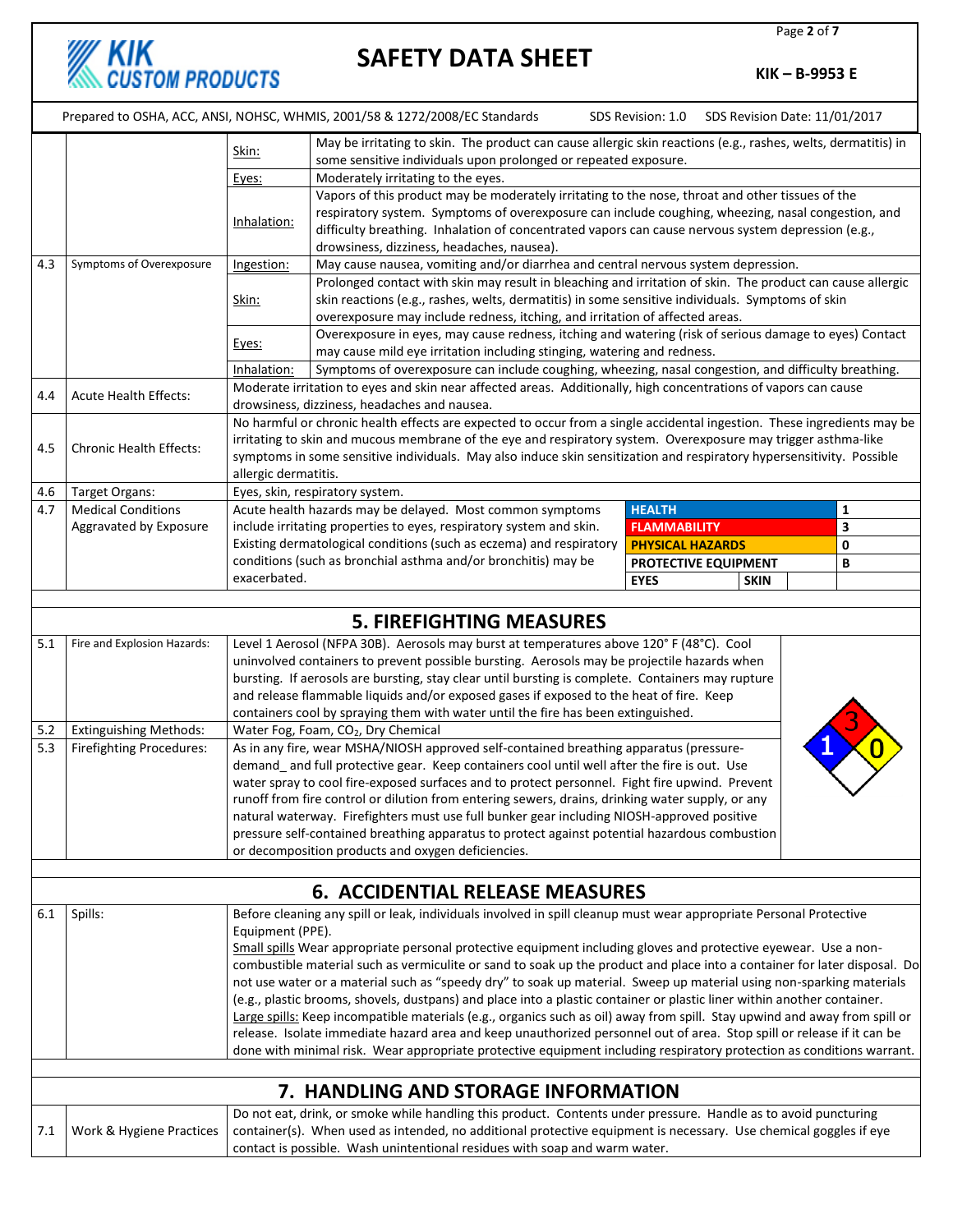# **KIK**<br>CUSTOM PRODUCTS

## **SAFETY DATA SHEET**

Page **3** of **7**

**KIK – B-9953 E**

|     |                                                                                                                                                                                                                                                                                                                                                                                 | Prepared to OSHA, ACC, ANSI, NOHSC, WHMIS, 2001/58 & 1272/2008/EC Standards                   |            |             |               |                | SDS Revision: 1.0 |           | SDS Revision Date: 11/01/2017 |             |              |
|-----|---------------------------------------------------------------------------------------------------------------------------------------------------------------------------------------------------------------------------------------------------------------------------------------------------------------------------------------------------------------------------------|-----------------------------------------------------------------------------------------------|------------|-------------|---------------|----------------|-------------------|-----------|-------------------------------|-------------|--------------|
| 7.2 | Use and store in a cool, dry, well-ventilated location (e.g., local exhaust ventilation, fans) away from heat and direct<br>sunlight. Avoid temperatures above 120 °F (48°C). Keep away from incompatible substances. Protect containers from<br>Storage and Handling:<br>physical damage. To avoid unintentional spraying, keep cap in place when not in use. Storage level 1. |                                                                                               |            |             |               |                |                   |           |                               |             |              |
| 7.3 | <b>Special Precautions:</b>                                                                                                                                                                                                                                                                                                                                                     | Spilled material may present a slipping hazard if left unattended. Clean all spills promptly. |            |             |               |                |                   |           |                               |             |              |
|     |                                                                                                                                                                                                                                                                                                                                                                                 |                                                                                               |            |             |               |                |                   |           |                               |             |              |
|     | 8. EXPOSURE CONTROLS & PERSONAL PROTECTION                                                                                                                                                                                                                                                                                                                                      |                                                                                               |            |             |               |                |                   |           |                               |             |              |
| 8.1 | <b>Exposure Limits:</b>                                                                                                                                                                                                                                                                                                                                                         |                                                                                               |            | ACGIH       |               | <b>NOHSC</b>   |                   |           | <b>OSHA</b>                   |             | <b>OTHER</b> |
|     | Ppm ( $mg/m3$ )                                                                                                                                                                                                                                                                                                                                                                 | <b>Chemical Name(s)</b>                                                                       | <b>TLV</b> | <b>STEL</b> | <b>ES-TWA</b> | <b>ES-STEL</b> | <b>ES-PEAK</b>    | PEL       | <b>STEL</b>                   | <b>IDLH</b> |              |
|     |                                                                                                                                                                                                                                                                                                                                                                                 | <b>Ethanol (SD Alcohol 40B)</b>                                                               | 1000       | 3000        | 1000          | 1800           | <b>NF</b>         | 1000      | 1900                          | 3300        |              |
|     |                                                                                                                                                                                                                                                                                                                                                                                 | DIFLUOROETHANE (R-152a)                                                                       | 1000       | <b>NA</b>   | 1000          | <b>NA</b>      | <b>NA</b>         | <b>NE</b> | <b>NA</b>                     | <b>NA</b>   |              |
|     |                                                                                                                                                                                                                                                                                                                                                                                 | Isobutane                                                                                     | 600        | 750         | NF            | NF             | <b>NA</b>         | <b>NA</b> | <b>NA</b>                     | <b>NA</b>   |              |

| 8.2 | Ventilation & Engineering<br>Controls | General mechanical (e.g., fans) or natural ventilation is sufficient when this product is in use. Use local or general<br>exhaust ventilation to effectively remove and prevent buildup of vapors or mist generated from the handling of this<br>product.                                                    |                                                                                                                                                                                                                                                                                                                                                                                                                      |  |  |  |  |      |
|-----|---------------------------------------|--------------------------------------------------------------------------------------------------------------------------------------------------------------------------------------------------------------------------------------------------------------------------------------------------------------|----------------------------------------------------------------------------------------------------------------------------------------------------------------------------------------------------------------------------------------------------------------------------------------------------------------------------------------------------------------------------------------------------------------------|--|--|--|--|------|
| 8.3 | <b>Respiratory Protection:</b>        |                                                                                                                                                                                                                                                                                                              | No special respiratory protection is required under typical circumstances of use or<br>handling. In instances where dusts of this product are generated, and respiratory<br>protection is needed, use only protection authorized by 29 CFR §1910.134, applicable U.S.<br>State regulations, or the Canadian CAS Standard Z94.4-93 and applicable standards of<br>Canadian Provinces, EC member States, or Australia. |  |  |  |  |      |
| 8.4 | Eye Protection:                       | None required under normal conditions of use. Avoid eye contact. Safety glasses should<br>be used when handling or using large quantities of this product (e.g., $\geq 1$ gallon (3.8 L)).                                                                                                                   |                                                                                                                                                                                                                                                                                                                                                                                                                      |  |  |  |  | త్రా |
| 8.5 | Hand Protection:                      | None required under normal conditions of use. However, may cause skin irritation is some<br>sensitive individuals. When handling large quantities (e.g., $>1$ gallon (3.8 L)), wear rubber,<br>nitrile or impervious plastic gloves.                                                                         |                                                                                                                                                                                                                                                                                                                                                                                                                      |  |  |  |  |      |
| 8.6 | <b>Body Protection:</b>               | No apron required when handling small quantities. When handling large quantities (e.g., $>$<br>5 lbs.), eye wash station and deluge showers should be available. Upon completion of<br>work activities involving large quantities of this product, wash any exposed areas<br>thoroughly with soap and water. |                                                                                                                                                                                                                                                                                                                                                                                                                      |  |  |  |  |      |

#### **9. PHYSICAL & CHEMICAL PROPERTIES**

| 9.1  | Appearance:                      | Aerosol, misty shine spray                                                               |
|------|----------------------------------|------------------------------------------------------------------------------------------|
| 9.2  | Odor:                            | Fresh Sweet odor                                                                         |
| 9.3  | Odor Threshold                   | <b>NA</b>                                                                                |
| 9.4  | pH:                              | <b>NA</b>                                                                                |
| 9.5  | Melting/Freezing Point           | <b>NA</b>                                                                                |
| 9.6  | Initial Boiling Point/Boiling NA |                                                                                          |
|      | Range:                           |                                                                                          |
| 9.7  | Flashpoint:                      | -30 °F (-34 °C) TCC for propellant only; 35.6 °F (2 °C) EPA method 1010 Concentrate only |
| 9.8  | Upper/Lower Flammability   NA    |                                                                                          |
|      | limits                           |                                                                                          |
| 9.9  | Vapor Pressure:                  | @ 20 °C (68° F) – Can pressure not to exceed 180 psig @ 55 °C (131 °F) 12.4 bar          |
| 9.10 | Vapor Density                    | >1                                                                                       |
| 9.11 | Relative Density:                | $0.85 - 0.95$                                                                            |
| 9.12 | Solubility:                      | Soluble                                                                                  |
| 9.13 | <b>Partition Coefficient</b>     | <b>NA</b>                                                                                |
|      | $(log P_{ow})$ :                 |                                                                                          |
|      | 9.14 Autoignition Temperature:   | <b>NA</b>                                                                                |
| 9.15 | Decomposition                    | <b>NA</b>                                                                                |
|      | Temperature.                     |                                                                                          |
| 9.16 | Viscosity:                       | Aerosol at ambient temperature                                                           |
| 9.17 | Other Information:               | Evaporation Rate >1: Percent Volatile < 55 %                                             |
|      |                                  |                                                                                          |
|      |                                  |                                                                                          |
|      |                                  |                                                                                          |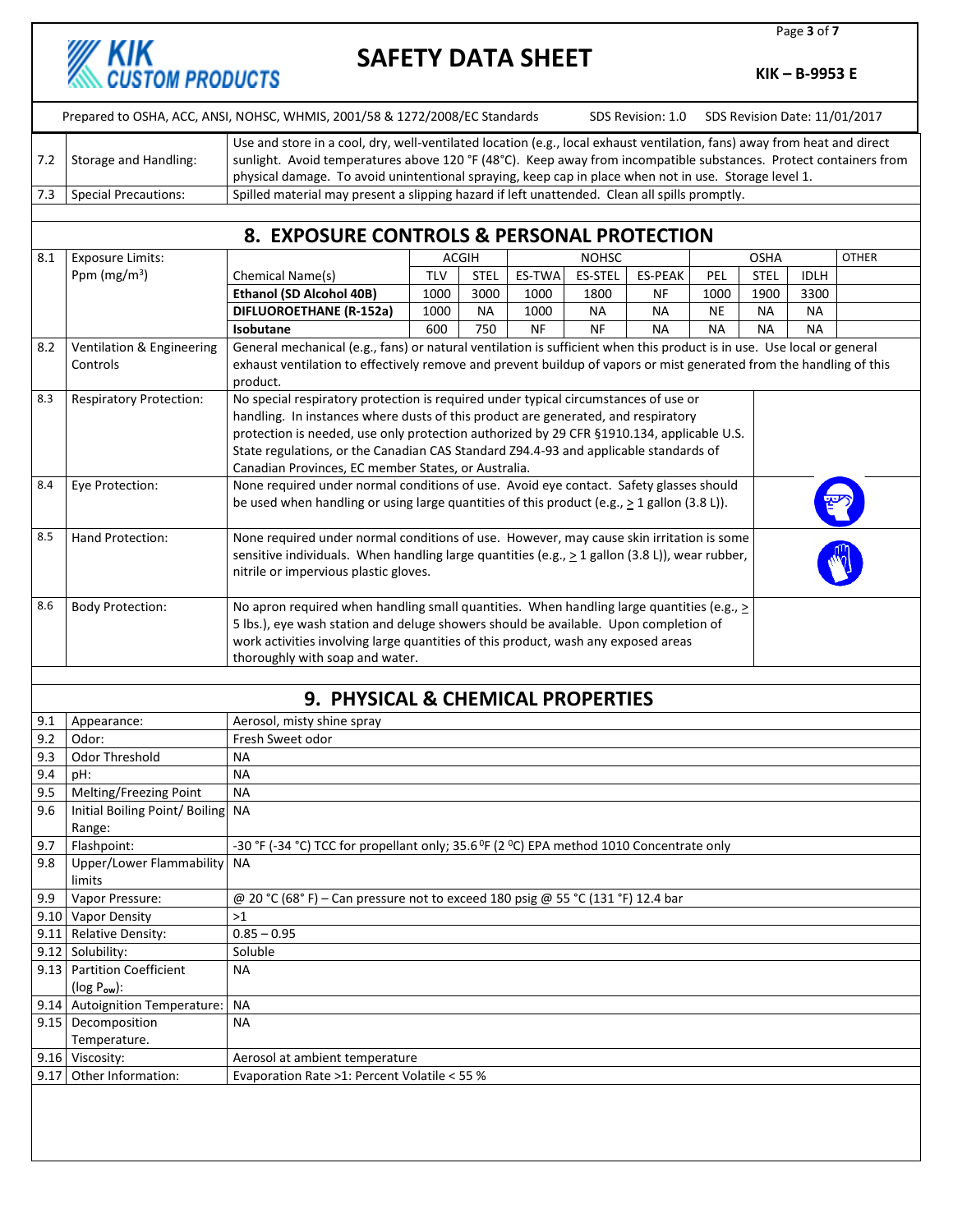

Page **4** of **7**

**KIK – B-9953 E**

Prepared to OSHA, ACC, ANSI, NOHSC, WHMIS, 2001/58 & 1272/2008/EC Standards SDS Revision: 1.0 SDS Revision Date: 11/01/2017

|      | <b>10. STABILITY &amp; REACTIVITY</b>                                              |                                                                                                                                           |  |  |  |  |
|------|------------------------------------------------------------------------------------|-------------------------------------------------------------------------------------------------------------------------------------------|--|--|--|--|
|      | 10.1 Stability:                                                                    | Stable at normal temperatures.                                                                                                            |  |  |  |  |
|      | 10.2 Hazardous Decomposition<br>Products:                                          | Oxides of carbon (CO, $CO2$ ) and sulfur (SO <sub>2</sub> )                                                                               |  |  |  |  |
| 10.3 | Hazardous Polymerization:                                                          | Will not occur.                                                                                                                           |  |  |  |  |
|      | 10.4 Conditions to Avoid                                                           | Excessive heat, direct sunlight, flames, heat sources and incompatible substances.                                                        |  |  |  |  |
|      | Mixture with strong acids, alkalis or oxidizers.<br>10.5   Incompatible Substances |                                                                                                                                           |  |  |  |  |
|      |                                                                                    |                                                                                                                                           |  |  |  |  |
|      |                                                                                    | 11. TOXICOLOGICAL INFORMATION                                                                                                             |  |  |  |  |
| 11.1 | Routes of Entry:                                                                   | Inhalation:<br>Absorption:<br>YES<br>YES<br>YES<br>Ingestion:                                                                             |  |  |  |  |
| 11.2 | <b>Toxicity Data:</b>                                                              | This product was not tested on animals.                                                                                                   |  |  |  |  |
|      | 11.3 Acute Toxicity:                                                               | See Section 4.4                                                                                                                           |  |  |  |  |
| 11.4 | <b>Chronic Toxicity:</b>                                                           | See Section 4.5                                                                                                                           |  |  |  |  |
|      | 11.5 Suspected Carcinogen:                                                         | <b>NA</b>                                                                                                                                 |  |  |  |  |
|      | 11.6 Reproductive Toxicity:                                                        | This product is not reported to cause reproductive toxicity in humans.                                                                    |  |  |  |  |
|      | Mutagenicity:                                                                      | This product is not reported to produce mutagenic effects in humans.                                                                      |  |  |  |  |
|      | Embryotoxicity:                                                                    | This product is not reported to produce embryotoxic effects in humans.                                                                    |  |  |  |  |
|      | Teratogenicity:<br>Reproductive Toxicity:                                          | This product is not report to cause teratogenic effects in humans.<br>This product is not report to cause reproductive effects in humans. |  |  |  |  |
| 11.7 | Irritancy of Product:                                                              | See Section 4.3                                                                                                                           |  |  |  |  |
| 11.8 | <b>Biological Exposure</b>                                                         |                                                                                                                                           |  |  |  |  |
|      | Indices:                                                                           | NА                                                                                                                                        |  |  |  |  |
|      | 11.9 Physician                                                                     |                                                                                                                                           |  |  |  |  |
|      | Recommendations:                                                                   | Treat symptomatically.                                                                                                                    |  |  |  |  |
|      |                                                                                    | <b>12. ECOLOGICAL INFORMATION</b>                                                                                                         |  |  |  |  |
|      | 12.1 Environmental Stability:                                                      | There is no specific data available for this product.                                                                                     |  |  |  |  |
| 12.2 | Effects on Plants & Animals                                                        | There is no specific data available for this product.                                                                                     |  |  |  |  |
|      | 12.3 Effects on Aquatic Life:                                                      | The product itself has not been tested as a whole. There is no specific data available for this product.                                  |  |  |  |  |
|      |                                                                                    |                                                                                                                                           |  |  |  |  |
|      |                                                                                    | <b>13. DISPOSAL CONSIDERATIONS</b>                                                                                                        |  |  |  |  |
|      | 13.1 Waste Disposal:                                                               | Review current local, state and federal laws, codes, statutes and regulations to determine current status and                             |  |  |  |  |
|      |                                                                                    | appropriate disposal method for the ingredients listed in Section 2. Any disposal practice must be in compliance with                     |  |  |  |  |
|      |                                                                                    | local, state and federal laws and regulations. Contact the appropriate agency for specific information. A licensed facility               |  |  |  |  |
|      |                                                                                    | or waste hauler must provide treatment, transport, storage and disposal of hazardous waste.                                               |  |  |  |  |
|      | 13.2 Special Considerations:                                                       | U.S. EPA Hazardous Waste - Characteristic - Ignitable (D001)                                                                              |  |  |  |  |
|      |                                                                                    | 14. TRANSPORTATION INFORMATION                                                                                                            |  |  |  |  |
|      |                                                                                    | UN1950, AEROSOLS, 2.1 (LTD QTY, IP VOL < 1.0 L); or                                                                                       |  |  |  |  |
|      | 14.1 49 CFR (GND):                                                                 | CONSUMER COMMODITY, ORM-D (IP VOL < 1.0 L) - until 12/31/2020                                                                             |  |  |  |  |
| 14.2 | IATA (AIR)                                                                         | UN1950, AEROSOLS, FLAMMABLE, 2.1 (LTD QTY, IP VOL < 0.5 L); or                                                                            |  |  |  |  |
|      |                                                                                    | ID8000, CONSUMER COMMODITY, ORM-D (IP VOL < 0.5 I=L)                                                                                      |  |  |  |  |
|      | 14.3   IMDG (OCN):                                                                 | UN1950, AEROSOLS, 2.1 (LTD QTY, IP VOL < 1.0 L)                                                                                           |  |  |  |  |
|      | 14.4 TDGR (Canadian GND):                                                          | UN1950, AEROSOLS, 2.1 (LTD QTY, IP VOL < 1.0 L); or                                                                                       |  |  |  |  |
|      |                                                                                    | MARK PACKAGE "LIMITED QUANTITY", "LTD QTY", OR "QUANT LTÉE" OR "QUANTITÉ LIMITÉE"                                                         |  |  |  |  |
|      | 14.5 ADR/RID (EU):                                                                 | UN1950, AEROSOLS, 2.1 (LTD QTY, IP VOL < 1.0 L)                                                                                           |  |  |  |  |
|      | 14.6 SCT (MEXICO):                                                                 | UN1950, AEROSOLES, 2.1 (CANTIDAD LIMITADA, IP VOL < 1.0 L)                                                                                |  |  |  |  |
|      | 14.7 ADGR (AUS):                                                                   | UN1950, AEROSOLS, 2.1 (LTD QTY, IP VOL < 1.0 L)                                                                                           |  |  |  |  |
|      |                                                                                    |                                                                                                                                           |  |  |  |  |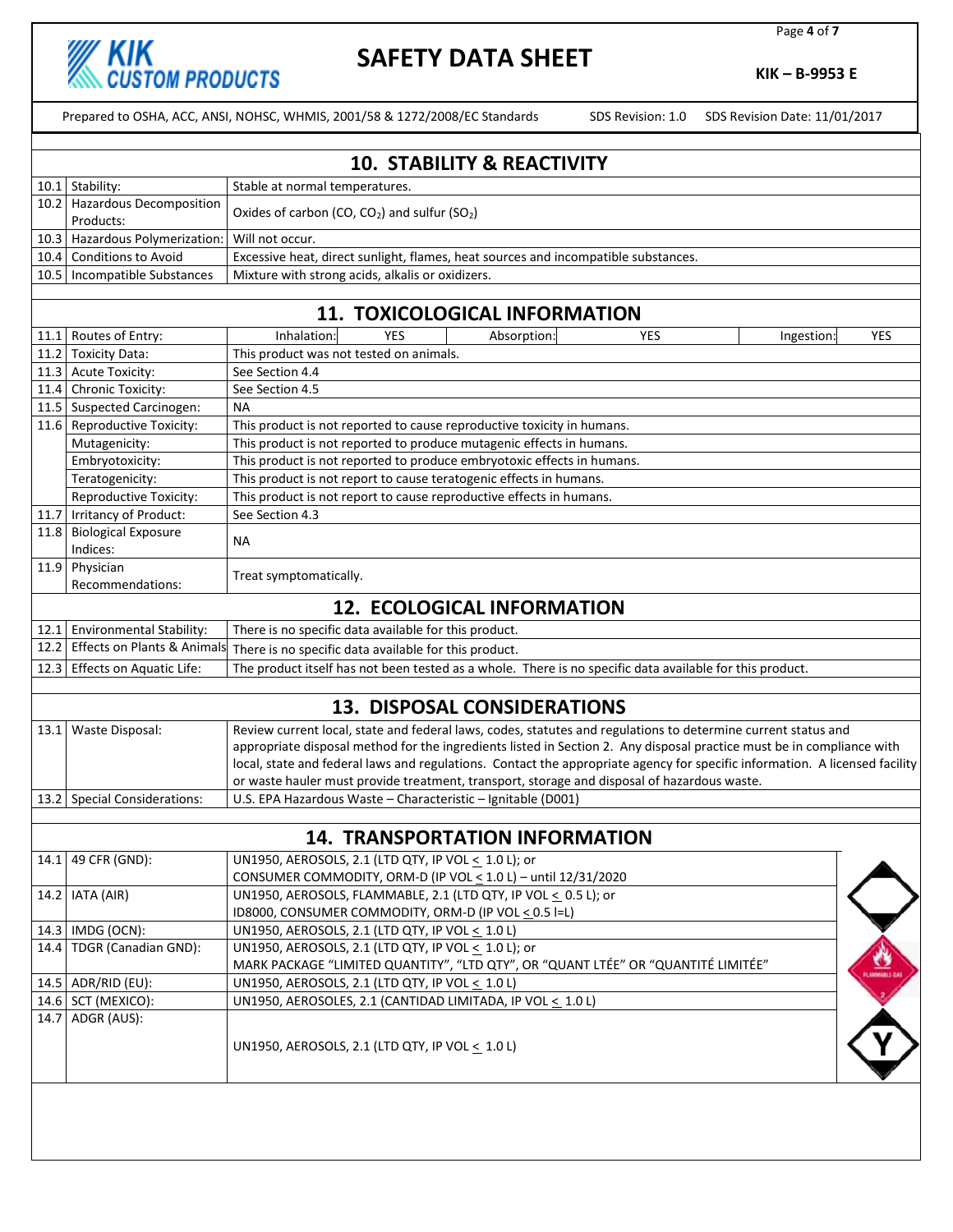

Page **5** of **7**

**KIK – B-9953 E**

Prepared to OSHA, ACC, ANSI, NOHSC, WHMIS, 2001/58 & 1272/2008/EC Standards SDS Revision: 1.0 SDS Revision Date: 11/01/2017

|      | <b>15. REGULATORY INFORMATION</b>         |                                                                                                                                                                                                                                                                                                                                                                                                                                                                                                                                                                                                                                                                                                                                           |                                                                                                                                                                                                                                                                                                                                                                                                                                                                                                                                                                                                                                                                                                            |  |  |  |
|------|-------------------------------------------|-------------------------------------------------------------------------------------------------------------------------------------------------------------------------------------------------------------------------------------------------------------------------------------------------------------------------------------------------------------------------------------------------------------------------------------------------------------------------------------------------------------------------------------------------------------------------------------------------------------------------------------------------------------------------------------------------------------------------------------------|------------------------------------------------------------------------------------------------------------------------------------------------------------------------------------------------------------------------------------------------------------------------------------------------------------------------------------------------------------------------------------------------------------------------------------------------------------------------------------------------------------------------------------------------------------------------------------------------------------------------------------------------------------------------------------------------------------|--|--|--|
|      | 15.1 SARA Reporting<br>Requirements:      | This product does not contain any substance subject to SATA Title III, section 313 reporting requirements.                                                                                                                                                                                                                                                                                                                                                                                                                                                                                                                                                                                                                                |                                                                                                                                                                                                                                                                                                                                                                                                                                                                                                                                                                                                                                                                                                            |  |  |  |
|      | 15.2 SARA Threshold Planning<br>Quantity: | There are no specific Threshold Planning Quantities for the components of this product.                                                                                                                                                                                                                                                                                                                                                                                                                                                                                                                                                                                                                                                   |                                                                                                                                                                                                                                                                                                                                                                                                                                                                                                                                                                                                                                                                                                            |  |  |  |
|      | 15.3 TSCA Inventory Status:               | The components of this product are listed on the TSCA Inventory.                                                                                                                                                                                                                                                                                                                                                                                                                                                                                                                                                                                                                                                                          |                                                                                                                                                                                                                                                                                                                                                                                                                                                                                                                                                                                                                                                                                                            |  |  |  |
|      | 15.4 CERCLA Reportable<br>Quantity (RQ):  | Ethanol: 2270 kg; 5000 lbs                                                                                                                                                                                                                                                                                                                                                                                                                                                                                                                                                                                                                                                                                                                |                                                                                                                                                                                                                                                                                                                                                                                                                                                                                                                                                                                                                                                                                                            |  |  |  |
|      | 15.5 Other Federal<br>Requirements:       | This product complies with the appropriate sections of the Food and Drug Administration's 21 CFR Subchapter G.<br>(Cosmetics)                                                                                                                                                                                                                                                                                                                                                                                                                                                                                                                                                                                                             |                                                                                                                                                                                                                                                                                                                                                                                                                                                                                                                                                                                                                                                                                                            |  |  |  |
|      | 15.6 Other Canadian<br>Regulations:       | This product has been classified according to the hazard criteria of the CPR and the SDS contains all of the<br>information required by the CPR. The components of the product are listed on the DSL/NDSL. None of<br>the components of this product are listed on the Priorities Substance List. WHMIS Class B5 (Flammable<br>Aerosol)                                                                                                                                                                                                                                                                                                                                                                                                   |                                                                                                                                                                                                                                                                                                                                                                                                                                                                                                                                                                                                                                                                                                            |  |  |  |
|      | 15.7 State Regulatory<br>Information:     | Ethanol: is found on the following state criteria lists FL, MA, MN, NJ, PA, and WA<br>Isobutane can be found on the following state criteria lists: MA, NJ, and PA.<br>Difluoroethane can be found on the following state criteria lists: MA and NJ<br>to-Know List (PA), Washington Permissible Exposures List (WA), Wisconsin Hazardous Substances List (WI).                                                                                                                                                                                                                                                                                                                                                                           | No other ingredients of this product, present in a concentration of 1.0% or greater, are listed on any of the following<br>state criteria lists: California Proposition 65 (CA65), Delaware Air Quality Management List (DE), Florida Toxic Substances<br>List (FL), Massachusetts Hazardous Substances List (MA), Michigan Critical Substances List (MI), Minnesota Hazardous<br>Substances List (MN), New Jersey Right-to-Know List (NJ), New York Hazardous Substances List (NY), Pennsylvania Right-                                                                                                                                                                                                   |  |  |  |
| 15.8 | Other Requirements:                       | The primary components of this product are listed in Annex I of EU Directive 67/548/EEC:<br>Isobutane: Flammable (F+). Risk Phrases (R): 12 - Highly Flammable. Safety Phrases (S): 2-9-16 - Keep<br>out of reach of children. Keep container in a well-ventilated place. Keep away from sources of ignition -<br>No smoking.<br>Ethanol: Flammable (F). Risk Phrases (R): 11 - Flammable. Safety Phrase (S): 2-7-16 - Keep out of reach of<br>children. Keep container tightly closed. Keep away from sources of ignition - No smoking                                                                                                                                                                                                   |                                                                                                                                                                                                                                                                                                                                                                                                                                                                                                                                                                                                                                                                                                            |  |  |  |
|      |                                           | <b>16. OTHER INFORMATION</b>                                                                                                                                                                                                                                                                                                                                                                                                                                                                                                                                                                                                                                                                                                              |                                                                                                                                                                                                                                                                                                                                                                                                                                                                                                                                                                                                                                                                                                            |  |  |  |
|      | 16.1 Other Information:                   | Wear eye protection. Protect from sunlight. Do not expose to temperature exceeding 48°C (120°F). IF INHALED:<br>advice/attention. KEEP PRODUCT LOCKED-UP AND OUT OF REACH OF CHILDREN.                                                                                                                                                                                                                                                                                                                                                                                                                                                                                                                                                    | WARNING! FLAMMABLE AEROSOL. PRESSURIZED CONTAINER: MAY BURST IF HEATED, HIGHLY FLAMMABLE LIQUID<br>AND VAPORS. CAUSES EYE IRRITATION. Keep away from heat, hot surfaces, sparks open flames and other ignition<br>sources. No Smoking. Do not spray on an open flame or other ignition source. Do not pierce or burn, even after use.<br>Avoid breathing vapor/spray. Wash thoroughly with soap and water after handling. Use only in a well ventilated area.<br>Remove person to fresh air and keep comfortable for breathing. IF IN EYES: Rinse cautiously with water for several<br>minutes. Remove contact lenses if present and easy to do. Continue rinsing. If eye irritation persists: Get medical |  |  |  |
|      | 16.2 Terms & Definitions:                 | See last page of this Safety Data Sheet.                                                                                                                                                                                                                                                                                                                                                                                                                                                                                                                                                                                                                                                                                                  |                                                                                                                                                                                                                                                                                                                                                                                                                                                                                                                                                                                                                                                                                                            |  |  |  |
| 16.3 | Disclaimer:                               | This Safety Data Sheet is offered pursuant to OSHA's Hazard Communication Standard, 29 CFR §1910.1200. Other<br>government regulations must be reviewed for applicability to this product. To the best of KIK Custom Product's<br>knowledge, the information contained herein is reliable and accurate as of this date; however, accuracy, suitability or<br>completeness are not guaranteed and no warranties of any type, either expressed or implied, are provided. The<br>information contained herein relates only to the specific product(s). If this product(s) is combined with other materials,<br>all component properties must be considered. Data may be changed from time to time. Be sure to consult the latest<br>edition. |                                                                                                                                                                                                                                                                                                                                                                                                                                                                                                                                                                                                                                                                                                            |  |  |  |
|      | 16.4 Prepared By:                         | <b>KIK Custom Products</b><br>2730 Middlebury Road<br>Elkhart, Indiana 46515 USA<br>http://www.kikcorp.com                                                                                                                                                                                                                                                                                                                                                                                                                                                                                                                                                                                                                                | <b>KIK</b><br>CUSTOM PRODUCTS                                                                                                                                                                                                                                                                                                                                                                                                                                                                                                                                                                                                                                                                              |  |  |  |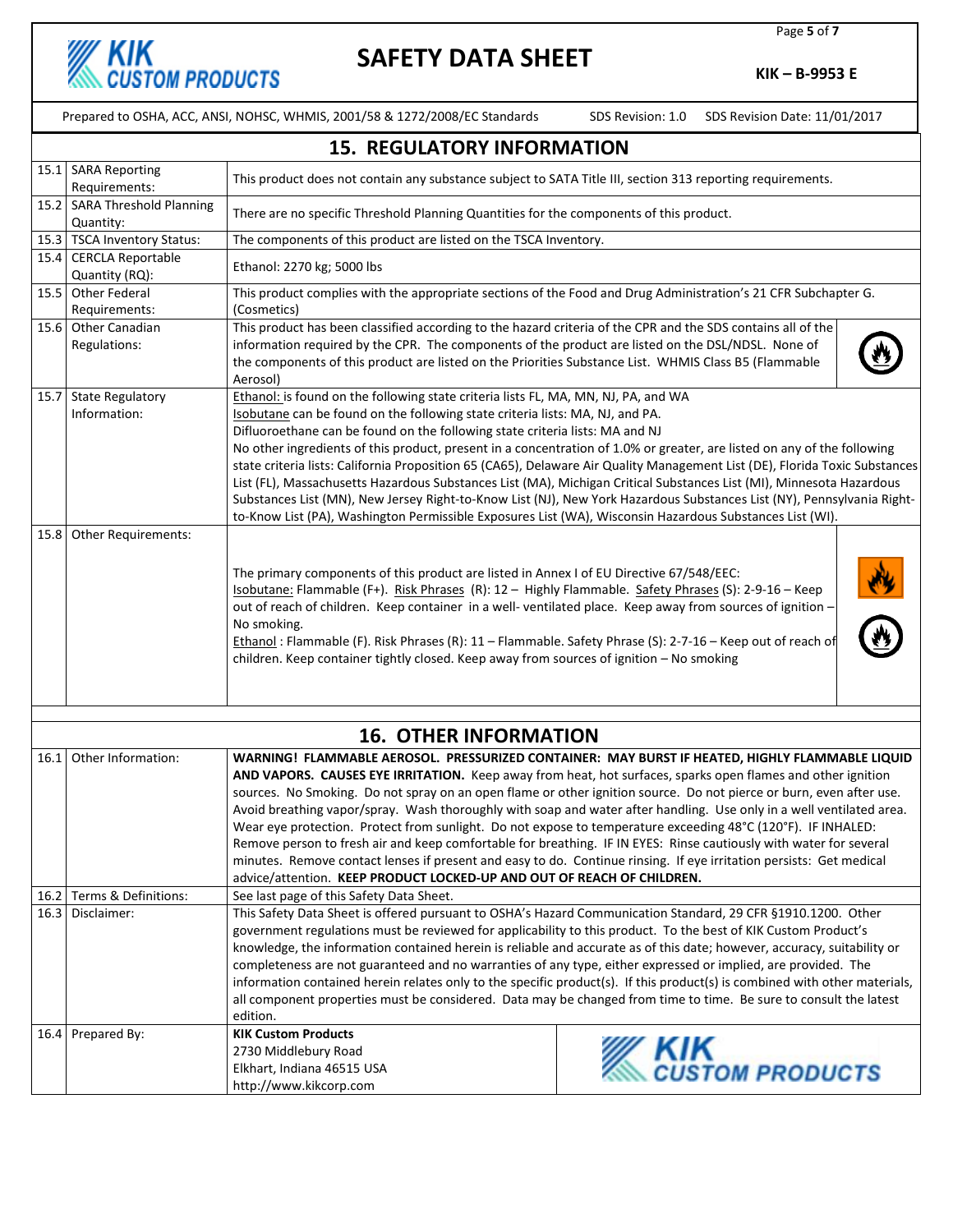

Page **6** of **7**

**KIK – B-9953 E**

| Prepared to OSHA, ACC, ANSI, NOHSC, WHMIS, 2001/58 & 1272/2008/EC Standards |                            | SDS Revision: 1.0 | SDS Revision Date: 11/01/2017 |
|-----------------------------------------------------------------------------|----------------------------|-------------------|-------------------------------|
| Flammable                                                                   | Explosive                  | Oxidizer          |                               |
| Pressurized                                                                 | Corrosive                  | Toxic             |                               |
| Harmful/Irritating                                                          | Health Hazard              | Environment       |                               |
| Face Shield and Protective                                                  | Apron                      | Dust Mask         |                               |
| Eyewear<br>Scuba                                                            | <b>Protective Clothing</b> | <b>Full Suit</b>  |                               |
| Boots                                                                       | Safety Glasses             | Gloves            |                               |